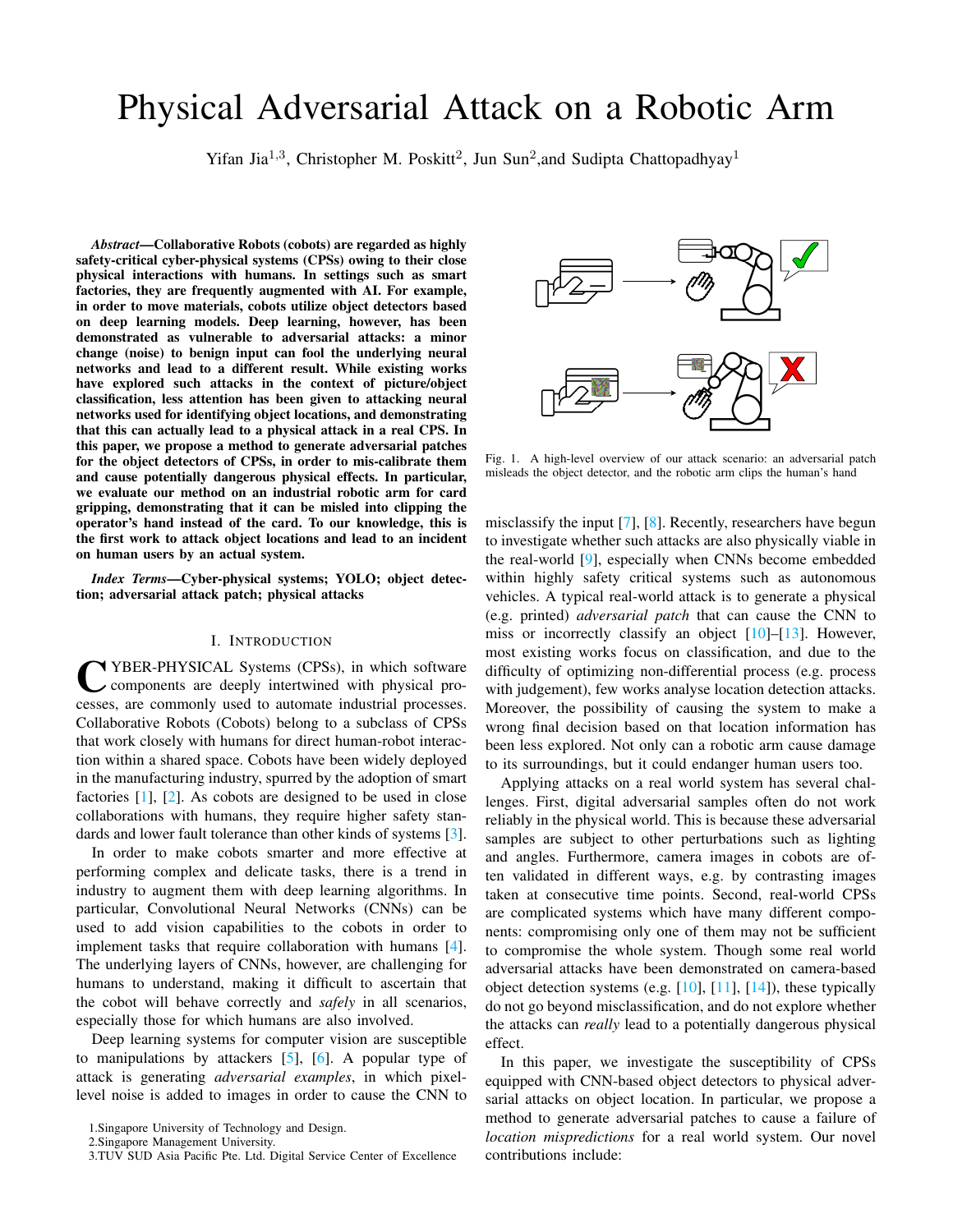- We establish an automatic card detection and pick up system by implementing object detection mechanism on a robotic arm;
- We propose a method to generate physical adversarial patches to achieve untargeted location attacks on top of obscuring the object location;
- We improve the method to achieve targeted location attacks to make the model detect targeted locations while ensuring an identical classification;
- By optimizing the training process, we ensure that the patches are workable in the real-word in order to deceive the final decisions of a complete system.
- We demonstrate the effectiveness of the attack by implementing it on an industrial robotic arm for card gripping, and showing that it can be misled into clipping the human operator's hand.

A high-level overview of our attack scenario is given in Figure [1.](#page-0-0)

The paper is organized into the following sections. In section [II](#page-1-0) *(Background and Related Work)*, we provide an overview of CPSs, cobots, object detection systems, and adversarial attacks. In Section [III](#page-2-0) *(The Card Picker System)*, we introduce how we retrofit a traditional robotic arm to a automatic object detection and pick up system. In Section [IV](#page-3-0) *(Generating Adversarial Patches)*, we describe our threat model and our method of generating adversarial patches for CPS object detectors, we explain how we overcome the difficulty of location attacks as well. In Section [V](#page-5-0) *(Evaluation)*, we experimentally assess the effectiveness of our adversarial attacks both digitally and on a real-world robotic arm. We wrap up in Section [VI](#page-7-13) *(Conclusion)*.

## II. BACKGROUND AND RELATED WORK

<span id="page-1-0"></span>In this section, we state our assumptions about the structure of CPSs, and introduce the real-world cobot used to evaluate our work. Following this, we introduce object detection algorithm that the cobot implements, and discuss some background on adversarial attacks.

## *A. CPS and Cobots*

CPSs consist of two interconnected parts. A 'physical' part includes sensors and actuators. A 'cyber' part, consisting of software components such as Programmable Logic Controllers (PLCs) [\[15\]](#page-7-14) that implement certain control logic. We assume that the sensors and PLCs are connected over a network, with the PLCs taking the sensor readings as input and sending commands to the actuators. Furthermore, we assume the presence of a Supervisory Control and Data Acquisition (SCADA) system which are connected to the PLCs that can supervise the control process and issue commands independently.

Collaborate robots (cobots) have the characteristics of CPSs. We evaluate our method on a robotic arm cobot, the *Universal Robot UR10e* (*UR10e*). The *UR10e* is a versatile collaborative industrial robot and can be implemented with different handlers and programs for different tasks such as assembly, quality inspection, material handling, and dispensing. Such



<span id="page-1-1"></span>Fig. 2. Networks of the cobot system

robot arms are used in many industries and some of which are safety critical. In order to support object gripping, a 'handling gripper' has been mounted to the robotic arm and a tool camera (*Intel RealSense D435*) was attached to the top of the gripper to detect objects.

In our scenario, the system is used as a card picker. A working cycle is realized as follows: 1) The robot is initially set at a default position, and the system initiates once it detects a human waving a hand. 2) Whenever a card is detected by the tool camera, images are retrieved by the client for processing and analysis. 3) Afterwards, the results are sent to the server to generate commands for the SCADA of the robotic arm for further processing. 4) According to some pre-defined logic, the SCADA will process the commands with sensor values from the robotic arm and send the final commands to execute. Figure [2](#page-1-1) shows the networks and the working cycles of the system.

### <span id="page-1-2"></span>*B. Object Detection*

The pictures are analyzed by an object detection algorithm. In this case, the server implements YOLO v3 [\[16\]](#page-7-15), one of the fastest object detection algorithms, and one that is widely used for real time detection. In particular, the latest version—YOLO v3—conducts detection detection at three different scales, and thus is more robust.

The network directly predicts bounding boxes with object location, object score, and class score in a single pass. YOLO v3 includes a fully connected CNN which is our attack target. Input to the network is a batch of images, for example, with shape  $(m, 416, 416, 3)$ , where m is the number of images. The images are divided into multiple cells with strides of 32, 16 and 8 to detect small, medium and large objects. The output is a list of bounding boxes along with the recognized classes for each cell, and each bounding box is composed of 6 numbers  $(b_x, b_y, b_h, b_w, obj, cls)$ , where *cls* is class score, representing a multidimensional vector that is related to classification. In our case, as we are only interested in the class of "card", cls is a number rather than a vector. A higher *cls* indicates a higher possibility that the object is a card.  $b_x, b_y, b_h, b_w$  are the  $x, y$  coordinates and height  $(b_h)$ , weight  $(b_w)$  respectively for each cell. Finally, obj is an object score indicating the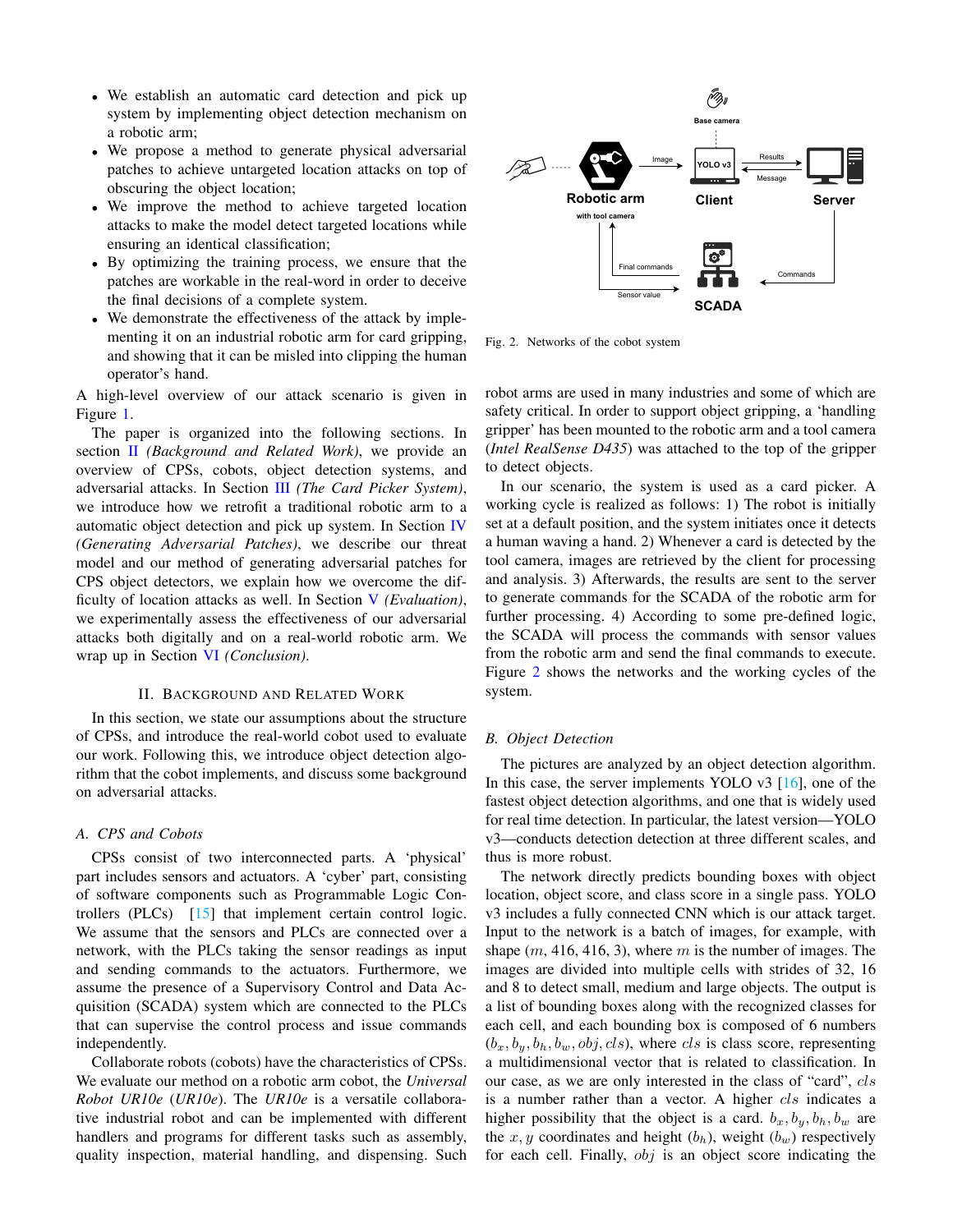possibility that an object exists. A higher score indicates a higher possibility that an object exists. Since there are many bounding boxes predicted for an image with size 416\*416, the bounding boxes are then filtered by thresholds of object score and class score and those with maximum intersection over union (IoU) are chosen as the final object box.

Given the features of YOLO v3 (i.e. 3 scale predictions), an attack on a single image is hard to apply, although not impossible [\[11\]](#page-7-11). Even more challenging, in our case, the algorithm is implemented using a video: the output updates fast and continuously, which requires a stable and robust attack to hack the system. (We discuss the detailed requirements in Section [IV-B.](#page-3-1))

## *C. Adversarial Attacks*

Neural networks have been demonstrated to be vulnerable to adversarial samples. In computer vision, adversarial samples are small perturbations designed to deceive the neural networks while remaining undetectable by humans [\[17\]](#page-7-16). Adversarial attacks can be categorized as untargeted or targeted, i.e. attempting to cause some misclassification or a particular misclassification respectively.

Adversarial attacks were first mentioned by Biggio et al. [\[18\]](#page-7-17) in 2013. Given the broadening applications of deep learning, much more successful real-world attacks [\[6\]](#page-7-5), [\[19\]](#page-7-18), [\[20\]](#page-7-19) continue to arise and has been widely discussed. However, to achieve practicality in physical attacks, adversarial patches must be more practical than adversarial noises. Adversarial noises require the attackers to access the intranet and modify the original images. In contrast, adversarial patches can be easily printed out and pasted into the practical environment without accessing the intranet and the target system.

In our work, we consider adversarial patches, which are continuous blocks of image pixels. An adversarial patch could replace a part of an image in order to given harass to the model. For such attacks, the perturbation is additionally constrained by the size of the patch itself.

Adversarial patch attacks can target both classification and object detection. Brown et al. [\[21\]](#page-7-20) proposed to use adversarial patches to deceive classification models. The loss of the target class is calculated first before using the reverse values as loss to update the adversarial patch by back propagation. The work of Karmon et al. [\[22\]](#page-7-21) is similar: they added more parameters to the loss function in order to attack the model to give results not only near the target class but also far from the original class. Liu et al. [\[12\]](#page-7-22) proposed a *DPatch* that can perform targeted and untargeted attacks on object detectors (Fast R-CNN and YOLO). They demonstrated transferability among different detectors as well as datasets. Zhou et al. [\[23\]](#page-7-23) proposed an attack on automobile vehicles to make the object detector predict wrong angles of direction by adding an adversarial billboard, but only in a simulated environment.

In the above examples, the loss function is designed to consider only the maximum value of object/class scores, or alternatively, create a target output to generate loss, which is complicated and inaccurate for some images. In our work, we take *all* related values of objects to calculate the loss function, making the attack more robust and effective. Additionally, we print the patches out and test them physically on an actual system to prove the feasibility of attacks in the real world.

To achieve the same results in real-world scenarios, an attack must be stable and robust. Tepan, Komkov, and Petiushko [\[14\]](#page-7-12) proposed the idea of attacking a face detector to decrease the confidence of the detection algorithm by minimizing the similarity of the original image and attacked image. They improved the training process by considering the real-world environment, such as angles and contract. Lee and Kolter [\[11\]](#page-7-11) did some similar work with *DPatch*. They increased the confidence of patches and demonstrate the attacks in the real-world, deceiving the model that detects the patch. Thys et al. [\[13\]](#page-7-10) proposed a method to generate patches to hide a person from a person detector. They optimized the patches by using rotation, scaling, and adjusting brightness, proving that the method works well in a real-world scenario.

Although these works were tested with physical attacks for object detectors, none of the them have been tested on a complete system, which comes with additional challenges. In contrast, our work is able to overcome the difficulties of dealing with a complete cyber-physical system, demonstrating effective attacks both in the digital and physical domains. In particular, we are able to overcome the difficulties posed by multi-stage processing pipelines for object detectors, which are usually successful at filtering out or detecting other kinds of attacks.

We remark that adversarial attacks against object detectors are more complicated than those against classifiers. For image classifiers, the output is a vector of class probability, and thus loss can be easily calculated as the difference between the output vector and desired class vector. For object detection, however, the output has a higher dimension and includes more information, such as raw data of object location and object confidence for each cell, which means that we cannot calculate the loss directly.

## III. OUR SCENARIO: THE CARD PICKER SYSTEM

<span id="page-2-0"></span>This section introduces our industrial case study: a card picker system implemented using a Universal Robot UR10e robotic arm. We motivate this choice of case study, before discussing the hardware, networking, and algorithmic aspects of the system.

#### *A. Motivation*

Universal Robots is currently the market leader in cobots. The UR10e is a versatile robotic arm with a 3-Position teach pendant and which can be programmed for different tasks such as assembly, quality inspection, material handling, and dispensing. Cobots with object detection can greatly expand these working scenarios in manufacturing. However, existing model-based object detection methods are not intelligent, and the cobot cannot adjust quickly according to the environment.

In contrast, AI-based object detection methods can make the system more adaptive by playing the role of 'eyes'. For example, the robotic arm can follow a detected object as that object is moving. Such AI-based object detection is typically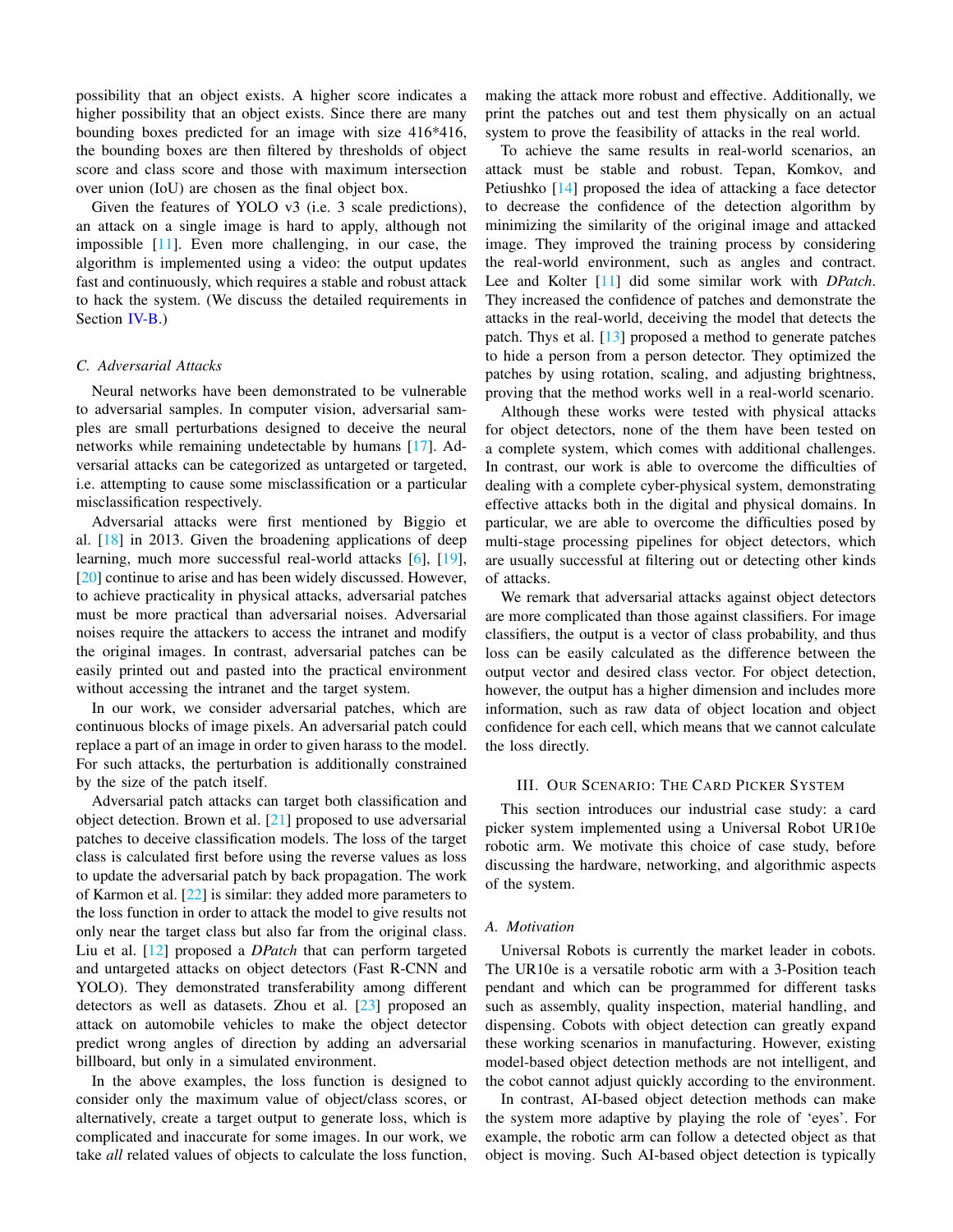implemented using deep neural networks (DNN), which can make the system quickly and accurately react to complicated tasks. There are several existing industrial cobots with such visual functions  $[24]$ – $[26]$ , and there is a trend in academic and industrial research to explore how to integrate intelligent DNN-based object detection algorithms in cobots [\[27\]](#page-7-26)–[\[29\]](#page-7-27). This is not a straightforward task in general: DNNs are powerful but vulnerable, and may be easier to attack than the traditional rule-based algorithms.

In this work, we will develop and evaluate an attack on a UR10e robotic arm equipped with an AI-based object detector that was developed as a case study by an industrial company [\[30\]](#page-7-28). The algorithm was presented at the Industrial Transformation Asia Pacific (ITAP) 2019 conference to show the future direction of AI in industry. We demonstrate that our attack is effective for such systems and thus could potentially be performed in the wild.

## *B. System Design*

The robotic arm is retrofitted into an automatic object detection and pick-up system. The system is designed to replace humans to pick up and classify objects intelligently. The system can detect an object, follow its movement, and place the object in a designated place according to the object classification. In this work, the scenario involves the detection of a *card*, followed by the robotic arm picking it up.

Two cameras (Intel Realsense) are physically mounted on the robotic arm. The robotic arm has six rotating joints degree of freedom with a gripper at the end to hold objects. To realize the scenario, one base camera to detect human hand movement, and the camera is placed near the system. A tool camera is mounted on the top of the gripper. The tool camera has a fixed distance and angle with respect to the gripper, and follows the grippers as it moves.

The network of the system is shown in Figure [2:](#page-1-1) the robotic arm and its SCADA (i.e. the robotic arm system) is considered a complete cyber-physical system. The base camera and the tool camera are connected with the client. The robotic arm system, the client, and the server are connected with an Ethernet switch. The base camera is monitoring human hand movement, and sending an initiation message to the server once the movement is captured. The server keeps listening to the client and runs the tool camera and object detection algorithm after receiving the initiation message. The client then analyses the image and sends the card center coordinates to the server. The server monitors the coordinates and sends either the command to: 1) follow the card with the robotic arm system if the coordinates are changing; or 2) close the gripper if the coordinates are stable for 2 seconds.

The object detector (i.e. object detection algorithm with YOLO v3) is implemented in the client to analyse images. The algorithm is trained for card detection. Whenever the algorithm is activated, the video of card images is analysed by the object detector and the results of card coordinates are repeatedly sent out to the server. The details of the object detector is in Section [II-B.](#page-1-2)

When the system starts, the server first checks if the base camera, tool camera, and the robot are connected. Then, the server waits for the initiation message from the base camera. As we are only interested in the card detection part, in the rest of the work, we only analyse the tool camera and card images without needing to focus too much on the base camera.

Our system is retrofitted on a widely used industrial robotic arm model. Thus there are already some protection mechanisms implemented. For example, there are 14 safety functions, including emergency stop, safeguard stop, joint position, joint speed limit, power and force limit. Such mechanisms can protect humans from severe harm and allow us to test the attack experiments with more practical scenarios (e.g., with humans involved). However, while such safety functions help avoid collisions or accidents, they are insufficient for deliberate attacks.

#### IV. GENERATING ADVERSARIAL PATCHES

<span id="page-3-0"></span>In this section, we introduce the threat model and our methodology to generate adversarial patches. In addition, we provide an optimization method to ensure an effective physical attack.

## *A. Threat Model*

In a cobot system, the client and server parts (Figure [2\)](#page-1-1) are typically separated from the well-protected robot itself (e.g. the robotic arm and the SCADA in our case) for compositionality, thus these parts are easier to access from the cyber perspective. According to the safety requirements for industrial robots (EN ISO 10218), human operators are constrained in how much they can modify the physical part and integrated control system of robots (SCADA), thus our threat model assumes the attacker can only access the client and server parts of the whole system with the following constraints:

- 1) The attacker is able to access information about the object detector structure and parameters from the client;
- 2) The attacker is able to access information about the data processing and commands generation from the server;
- 3) The attacker has access to the detected object (i.e. cards) to make modifications;
- 4) The attacker cannot change or modify any program of the system. That is, we assume that code modification attacks are dealt with through integrity checks [\[31\]](#page-7-29), [\[32\]](#page-7-30).

To evaluate the safety and security of cobots under the threat model, we set up the previously described scenario in which our industrial robotic arm helps humans by picking up cards presented by visitors and placing them in a given location. Our attack objective is to deceive the object detector and make the robotic arm physically hit the human's hand (Figure [1\)](#page-0-0). Note that this is set up as a demonstration of physical damages that could potentially be caused by such cobots in manufacturing facilities.

## <span id="page-3-1"></span>*B. Methodology*

We propose an attack method to generate a sustained adversarial patch for attacking the system, i.e. causing the object detector to detect our targeted object (a human hand) as a card inside the video feed and sent targeted object location as final commands to the robotic arm.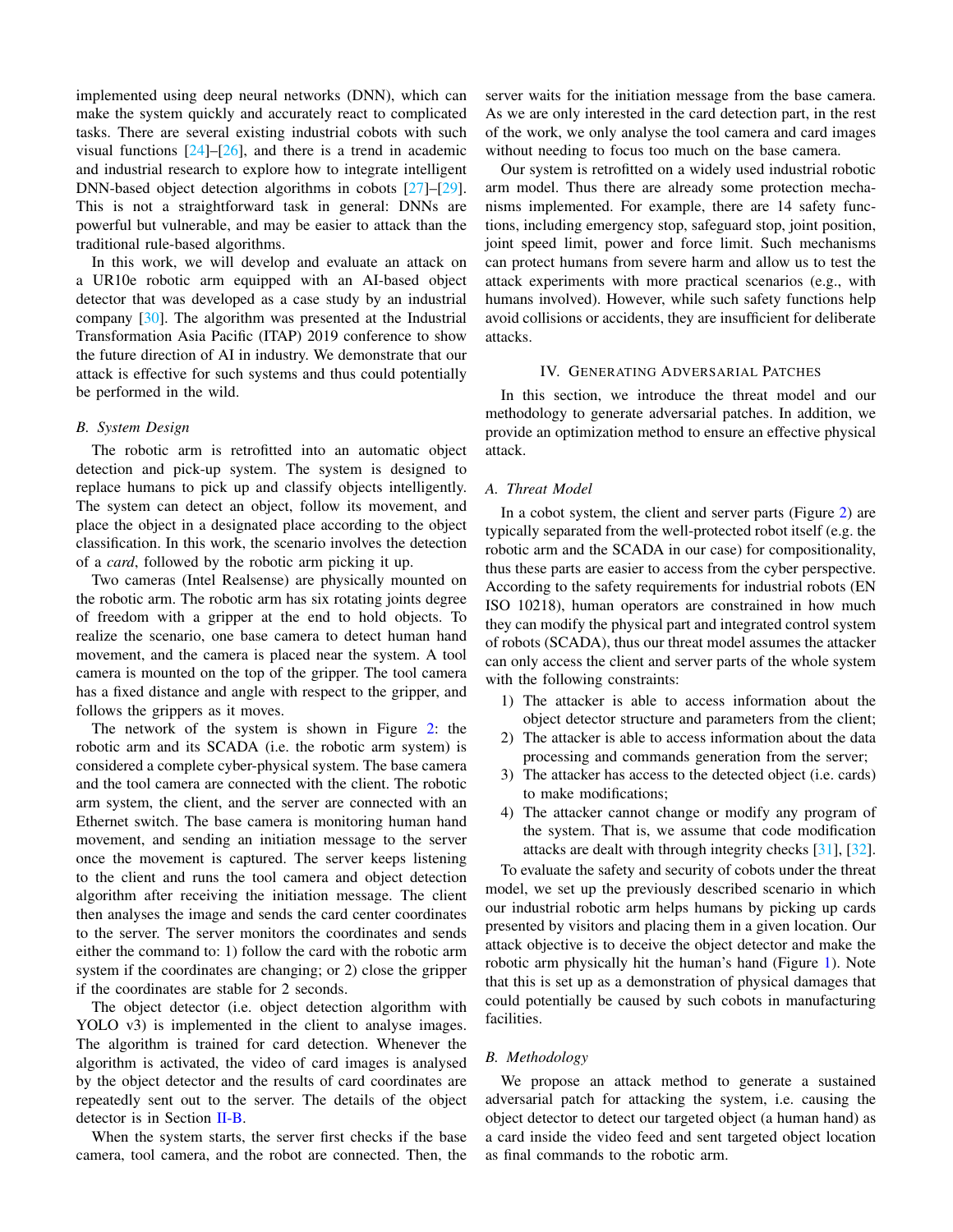*1) Adversarial Patch for Object Detector:* First, we need to address the challenge that the adversarial patch should be possible to apply the attack in the real world (not just a digital simulation). It is impractical to apply noises at the pixel level on the full image in the real world, and thus we design a method to generate adversarial patches which can be physically attached to the card to attack the system.

Second, we must consider that the attack needs to deceive the object detector into detecting the targeted object instead of cards. The difficulty for this point is that determining the location of an object is not a continuous function and thus not differentiable. To address this challenge, we use a *rectified linear activation function (ReLU) function* to filter scores to calculate the gradients and optimize the attack.

YOLO v3 has a CNN structure with bounding boxes as the output. The bounding boxes provide the information of each cell (i.e.,  $b_x$ ,  $b_y$ ,  $b_h$ ,  $b_w$ ), as well as the object confidence (if an object exists) and object class (the probability of the object class). The goal of the targeted attacks is to change the object classification to a targeted classification. Even though we can achieve targeted classification attacks by manipulating the classification score  $[12]$ , the location of the targeted class object is uncontrollable. Therefore, targeted location attacks are much more difficult because we need the object detector to detect the targeted location object with the same classification regardless of the actual object.

To achieve the targeted location attacks, we design the training process as follows. We choose the sum of object scores and class scores with classification as "card" to be our loss function  $L_{card}$ , and the sum of object score with classification as "non-card" to be  $L_{hand}$ . The untargeted and targeted attacks with adversarial patch  $p$  can be defined as follows:

*Untargeted attack:*

$$
f(\mathbf{x} + p) \neq f(\mathbf{x}) \quad \forall \ loc(p) \tag{1}
$$

*Targeted attack:*

$$
f(\mathbf{x} + p) = y_t \quad \forall \ loc(p) \tag{2}
$$

where  $y_t$  is the targeted output and  $loc(p)$  is the location of p. As the classification is a binary problem, we can also either focus on the object score or class score separately. If we focus on object score, we attack the model to detect the "card" part as no object exists and "non-card" part as an object exists. On the contrary, if we focus on class score, we aim to attack the model to classify "card" as "non-card", and "non-card" object as "card".

*2) Adversarial Patch for the Robot:* To apply the attack in the real-world, the attack should be able to change the robotic arm's behavior as desired. Thus, we need to consider the behavior of the system. One problem is the system will filter out one-shot attacks as bias; another is that the client will send the results to the server only if the results (i.e. location coordinates) remained the same for more than 2 seconds. For the first problem, from the information of the server, the system will ignore the results if the detection confidence is lower than a threshold. We thus add the threshold to the training process to address the former problem. For the second problem, we designed the attacks by fixing the targeted location in order to make sure the results are always the same. The loss functions will thus be improved as follows.

Loss function (card). We use  $L_{card}$  to represent the loss function attributed to the detection of a hand object.  $L_{card}$ consists of two parts. Firstly, we need to find where the card is. For each image output, the card part should have both object score and class score [II-B](#page-1-2) higher than a certain threshold. We keep the card part only. Existing approaches [\[13\]](#page-7-10), [\[33\]](#page-7-31) select the maximum object/class score as the loss function. Nevertheless, to address the challenge of that determining object's location is not differentiable, we consider all scores above the threshold that make the loss function more effective. We use a rectified linear activation function (ReLU) function to filter the scores in order to calculate the gradients and back propagation. Secondly, we sum up the object scores and class score within the card part for all three scales to handle various object size problems. Thus the equation is designed as follows, where  $L_{obj}$  represents the object scores of the card in the image, and  $L_{cls}$  represents the classification score of a card. The goal of our training is to minimize the value of loss function for card detection, thus:

<span id="page-4-0"></span>
$$
Loc_{card} = ReLU(\sum_{i=1}^{n} (obj_i) - \alpha) * ReLU(\sum_{i=1}^{n} (cls_i) - \beta)
$$

$$
L_{card} = sum(Loc_{card} * (L_{obj} + L_{cls}))
$$
(3)

where  $Loc_{card}$  is the function to determine the location of the card and n represents the number of cells. To calculate the location of a card, both obj and cls need to be *larger* than the thresholds. We use the ReLU function to help us filter the area with *obj* and *cls* lower than the object threshold  $\alpha$ and class threshold  $\beta$ . The loss of card is the sum of  $L_{obj} =$  $sum(obj_1, obj_2, ... obj_n)$  and  $L_{cls} = sum(cls_1, cls_2, ...cls_n)$ .

*Loss function (hand)*. We use  $L_{hand}$  to represent the loss function attributed to the detection of hand object.  $L_{hand}$ consists of two parts. Firstly the hand position and then the sum of object and class scores.  $L_{obj}$  represents the sum of object scores which needs to be larger than the object threshold  $\alpha$ , and  $L_{cls}$  represents the classification score which needs to be *smaller* than the class threshold β. The goal of our training is to maximize the scores of hand object, thus:

<span id="page-4-1"></span>
$$
Loc_{hand} = ReLU(\sum_{i=1}^{n} obj_i - \alpha) * ReLU(\beta - \sum_{i=1}^{n} cls_i)
$$
  

$$
L_{hand} = \frac{1}{sum(Loc_{hand} * (L_{obj} + L_{cls}))}
$$
 (4)

The two parts compose the total loss function of our optimization process of min  $\sum_{i=1}^{k} (L_{card_i} + L_{hand_i})$ , where k is the number of images for each training batch.

*3) Physical Adversarial Patch:* Finally, we need solve the challenge that the physical attack should be able to achieve the same results in terms of deceiving the object detector as the digital attack (e.g. applying the digital patch to the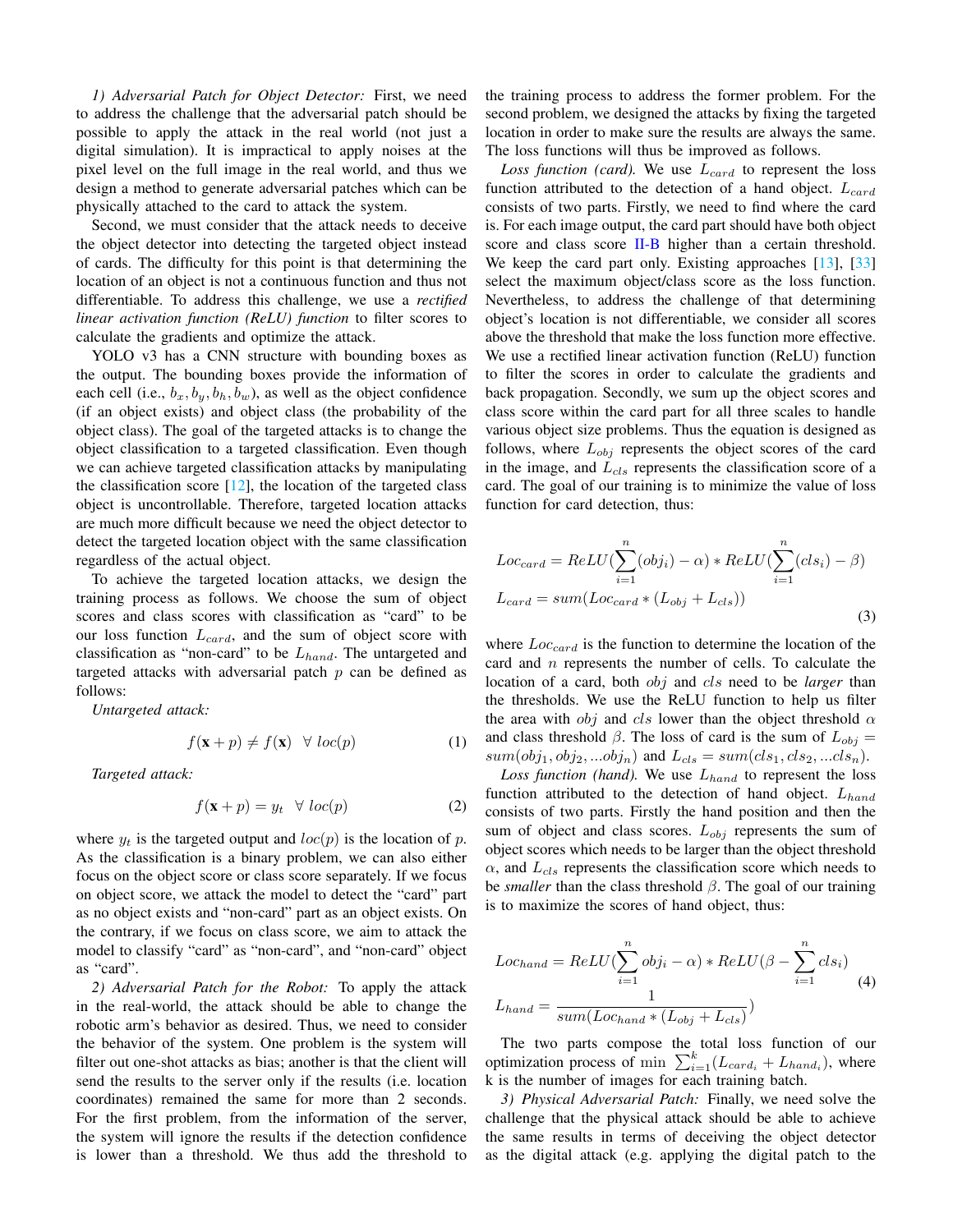image through the intranet). There are several sub-problems to consider. First, the attack should be effective in different scenarios with various card colors, contents, and contexts. Second, the patch should be effective regardless of the card position since the card keeps moving in practice. Finally, the patch need to be printable, and attacks should have the same effects as the digital ones, that is, the adversarial attack must be robust. This is challenging given that adversarial samples are often close to the decision boundary.

To solve the above problems, we adopt the following optimization process. To address the first problem, we prepared 50 images with different cards, angles, distances, contexts, and held by different people as training data, and another 30 images with the same conditions as testing data. We add the initial patch to all images and feed them into the object detector at the same time to make sure the patch is trained with features of all images. The output determines where the card is ( $Loc_{card}$ ) and where is the hand is ( $Loc_{band}$ ). We measure the scores and calculate the loss function. Afterwards, we apply the back propagation algorithm to update the patch along the calculated gradients. Subsequently, the updated patch is adopted for the second round. The training stops when the loss is smaller than a specific threshold or after running a certain number of iterations. With regards to the second problem, the patch is pasted onto images with random locations but with a higher probability to be pasted in the 1/3 central area to imitate the actual scenarios. To solve the last problem, we scan the printed patches and compare them with digital patches to calculate the bias  $\delta$ . The bias is considered before the welltrained patch is printed. In addition, to simulate the physical environment, we scale the patch randomly up and down within 20% of the original size.

To avoid being regarded as noise, the attack must keep a high success rate, we thus employs the context of the realworld system. We prepare more training data with similar backgrounds to the actual one to increase the success rate. Thus we can focus on collect training images with different color and contents of cards and varieties of hand positions.

The above allows us to significantly reduce the training data size so as to increase the efficiency of training a patch. For example, to the attacker, a 10 second video could provide enough training data to generate an adversarial patch. After testing, we found that 50 well-prepared images are enough to train an effective adversarial patch. We tested the patch on 30 images, and the results have proved the patch is effective for the scenario of a card pick-up robotic arm. The experiment details and results are discussed in our evaluation (Section [V\)](#page-5-0).

## V. EVALUATION

<span id="page-5-0"></span>We evaluate our methodology by answering the following two research questions (RQ):

- 1) RQ1: Are we able to design a digital adversarial patch to attack an object detector?
- 2) RQ2: Are we able to make the adversarial patch physically attack a robotic arm?



<span id="page-5-1"></span>Fig. 3. An overview of loss (above) vs location difference (below) i.e. xy difference with different loss functions.

## *A. Results with Digital Images*

We answer RQ1 by showing the results for digital images. Unlike attacks on classifiers, we do not focus on whether the object is detected correctly and accurately. Instead, we are more interested in the object location. Thus, for a single image, we use loss and the coordinates (x, y) of detected card center as criteria to determine if the attack is successful. For a video or batch of images, we define a *success rate* (percentage of successful attacks over all attacks) to measure the the number of attacks that *achieve our goals*, and we define a *fooling rate* (percentage of attacks fooled the detector over all attacks) to measure if the attacks fooled the detector to *predict a wrong location*.

We train the patch with two kinds of loss. For the first scenario, we use object score of card and class score of hand to calculate loss, as we want the card part has a lower object score and hand area has a higher class score. In this case, the loss is  $L_{card} = sum(Loc_{card}*L_{obj})$  and  $L_{hand} = 1/sum(Loc_{hand}*$  $L_{cls}$ ). For the second scenario, the loss is the same as equation [3](#page-4-0) and [4,](#page-4-1) where we optimize both object and class score for card and hand.

Figure [3](#page-5-1) shows an overview of loss and card center difference trends when train the patch on a single image. The graphs on the top row are four kinds of loss, whereas the graphs on the bottom row are the  $l_2$  distance between initial center coordinates  $(x,y)$  and coordinates  $(x',y')$  with patch. The red line indicates the value between hand and card: we manually checked the images, and if the values of "xy difference" is near the red line, we regard the center as at the hand.

From the figure, we can see the loss is decreasing with the increase of iterations. Moreover, the center distance may be different even if the loss is low. Thus the patch position plays an important role during the attack. While we want the patch to achieve an attack effects regardless the patch position, the results suggest that the position always influence the results. This could due to the fact that YOLO v3 will check the IoU (see details in Section [II-B\)](#page-1-2), which is related to cell positions, and patch position may affect the check results as it is part of the image. For example, the algorithm may detect the patch as a small card.

Another discovery is that for untargeted attacks, the performance is better if we include the card class. As for targeted attacks, the patch can achieve our attacks most of the time when we only consider card object score and hand class score. However, if we consider both object and class score for hand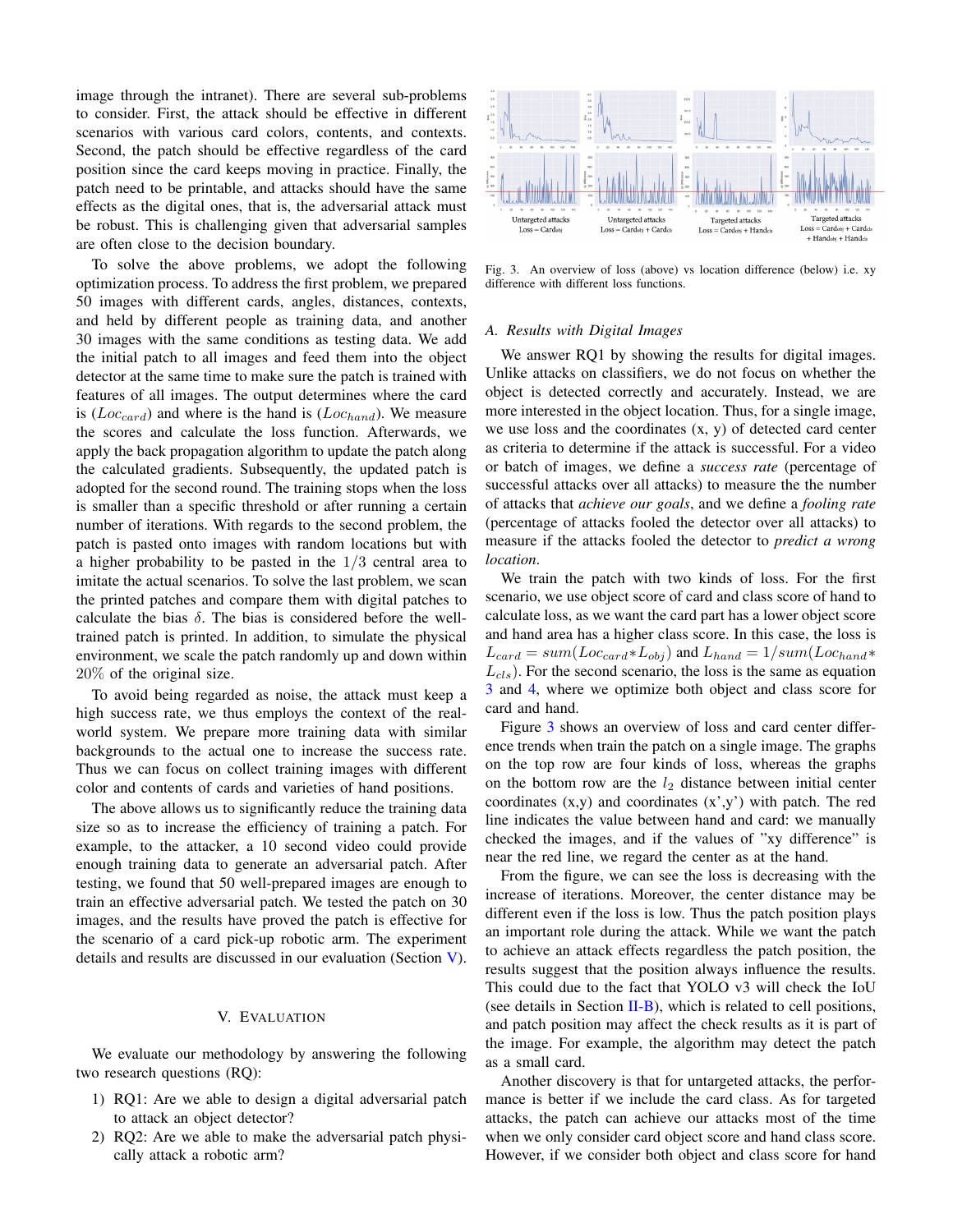

<span id="page-6-0"></span>Fig. 4. An example of digital patch results. (*Left:* no attacks; *Middle:* untargeted adversarial patch; *Right:* targeted adversarial patch

and card, the attack is the strongest (i.e. does not detect the card any more) but will not always attack the target.

Figure [4](#page-6-0) shows an example when we train the digital patch. The red and blue square indicate the predicted center of card. The left image shows the original output, the middle one shows the untargeted attack, and the right image shows the targeted attack output.

We evaluate the adversarial patch on 30 test images, and calculate the coordinates'  $l_2$  distance of before after the attack to measure if the attack is a success. If the distance is positive, which means the patch affect the model output, we take it as a successful attack.

Input images are with size 2000\*1500 pixels and the unit is number of pixels.

- For untargeted attacks, the patch has a success rate of 100% and fooling rate 100%. The minimum change is 0.5 and average distance is 445.21 pixels. Values larger than 1000 pixels usually indicate the detector cannot determine any object and thus returns a location at (0,0).
- For targeted attacks, the patch has a success rate of 23.33% and fooling rate of 100% to predict the targeted object as a card. However, for unsuccessful attacks with the patch, the detector still mis-predicts the center far away from card with a minimum value of 0.5 and average value of 415.02 pixels.

We found for some images, the hand cannot be detected as an object, and the object score of hand cannot be increased in that case. This could because the lighting or background color is similar to hands. Thus targeted attacks are harder than untargeted attack in the real-world.

## *B. Results with Real-World Robotic Arm*

We present the results of attacking the robotic arm to answer RQ2. For simplicity, we only consider the part of the system that we are interested in, so we don't discuss much on the base camera and how the system is initiated. Therefore, after the tool camera is initiated, it keeps capturing images and sends them back to the server. Inside the server there are two main programs to analyze the images. The images go through the first program—the YOLO v3 object detector. Afterwards, the object detector will send the detected card center  $2D<sup>1</sup>$  $2D<sup>1</sup>$  $2D<sup>1</sup>$  coordinates to the second program which includes



Fig. 5. Screen shot of no attacks, untargeted attack and targeted attack.

<span id="page-6-3"></span>a state machine to analyze and make decisions. The second program will audit the state of the system and compare current coordinates and the previous ones to deduce if the card is moving. If the card is still moving, the robotic arm will receive the commands to follow the card, and if the card is detected to be stationary for a period of 2 seconds, the arm will stop moving and the gripper is asked to clip. Moreover, once the robot finds the card is ready to be clipped, the object detector will stop working.

There are other processes after clipping the card such as placing the card in a designated location to scan. As we do not attempt to attack these processes, they are ignored in our study. We assume that once the robot hits a human's hand during the card clipping stage, it is considered a successful attack.

We evaluate our patches on the *UR10e* cobot. For each patch, we recorded videos and monitored the final results to deduce if the gripper had hit a human's hand. At the same time, we also considered the object detector performance by checking each frame. The attacking videos can be found in the supplementary material<sup>[2](#page-6-2)</sup>

Figure [5](#page-6-3) shows a screenshot of robot arm camera records: we can see that if there is no patch, the card is detected with a confidence of 99.23%, whereas when we put an untargeted patch on the card, the camera will give many inaccurate predictions. For targeted attacks, the screenshot shows the camera detection when the hand is clipped. More images of untargeted attacks can be found from the  $\text{link}^3$  $\text{link}^3$ . The setup and the moment when the gripper clip the card can be found at the link  $<sup>4</sup>$  $<sup>4</sup>$  $<sup>4</sup>$ .</sup>

To state of the system state is operation to the system of the system of the system state is operated at the system of the system state is the system state is the system state is the system state is the system state is th In our experiments, we performed a total of 40 attacks: 20 times untargeted, and 20 times targeted. For untargeted attacks, the success rate is 90%, while targeted attacks have a success rate of 25%. For the targeted attacks, though it cannot make the gripper hit the human's hand every time, it still can make the gripper clip other location rather than the card with a fooling rate of 100%. In total, we have designed the patch with a success rate of 57.5% and a fooling rate of 95% to attack the real world robotic arm. Though the success rate might seem 'low', from a safety-critical perspective it's actually very high. Especially if it translates to other cobots in factory settings.

One discovery is that when there is a patch, even if the the detector can draw the correct box for an object, the gripper still cannot clip the card. This could be because the attack

<span id="page-6-1"></span><sup>&</sup>lt;sup>1</sup>The camera is 3D camera, but we only interested in card 2D position here,

<span id="page-6-2"></span><sup>2</sup>[Click to get the videos](https://youtube.com/playlist?list=PL63JcfSD1WENrcWYf1p88XG9vF0F7OHRZ)

<span id="page-6-5"></span><span id="page-6-4"></span><sup>3</sup>[Untargeted attacks: https://s2.loli.net/2022/05/18/t8QnjWyhqDa7Jbm.png](https://s2.loli.net/2022/05/18/t8QnjWyhqDa7Jbm.png) <sup>4</sup>[Robotic arm: https://s2.loli.net/2022/05/18/y2INEWge4TqJhXY.jpg](https://s2.loli.net/2022/05/18/y2INEWge4TqJhXY.jpg)